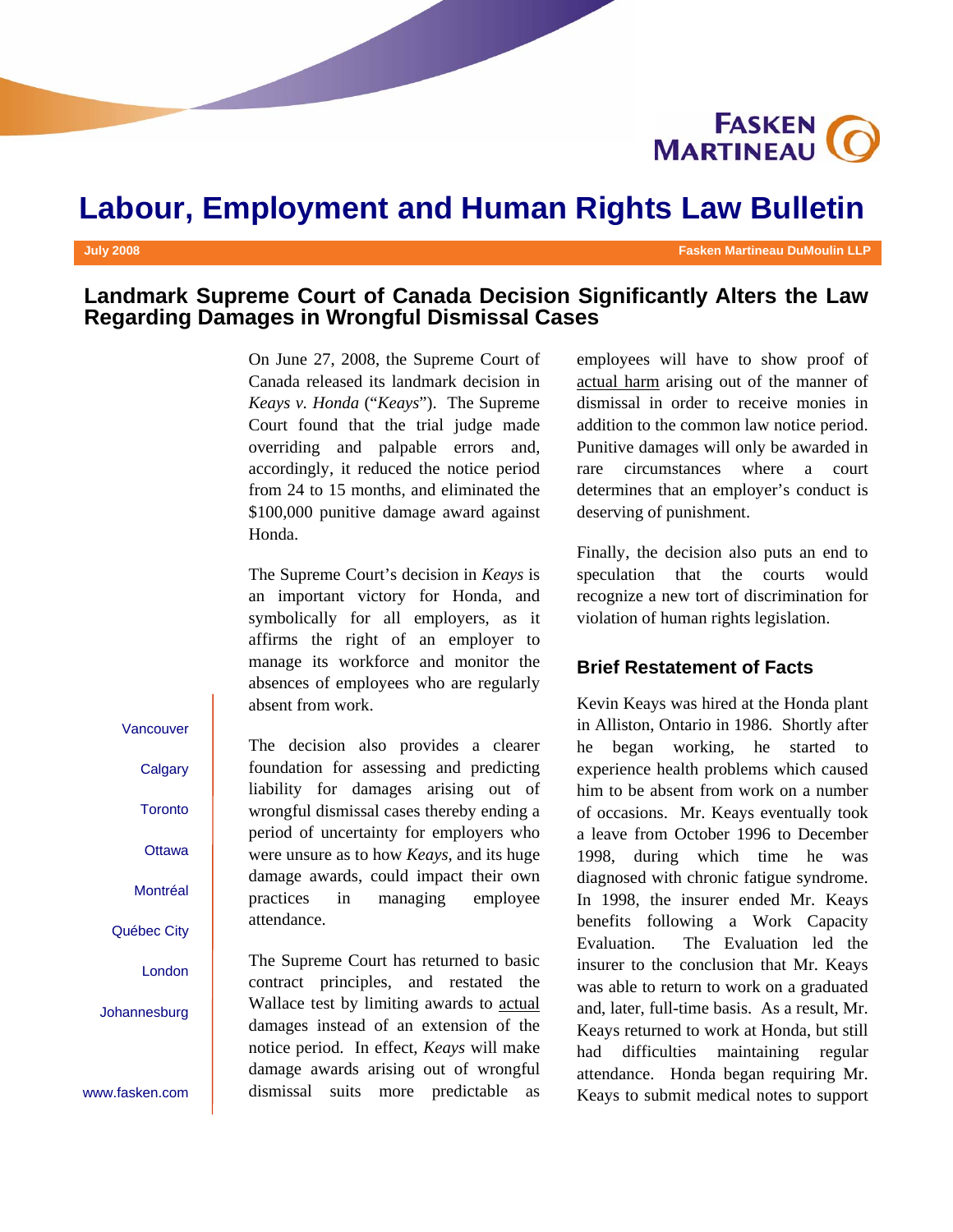each of his absences. When the medical notes justifying Mr. Keays absences "changed in tone" and no longer appeared as independent evaluations of Mr. Keays' disability, Honda asked Mr. Keays to meet with the company doctor, to determine how his disability could be accommodated. When Mr. Keays refused, he was fired for insubordination. Mr. Keays sued Honda for wrongful dismissal.

At trial, the judge awarded Mr. Keays 15 months notice plus an additional 9 months for aggravated (i.e. "Wallace") damages as a result of the "protracted corporate conspiracy" and the manner of termination which the trial judge found was conducted in an egregious and bad faith manner against Mr. Keays. In addition, the trial judge awarded Mr. Keays \$500,000 in punitive damages as well as his costs on a substantial indemnity basis plus a 25% premium for costs.

On Appeal, the Court upheld the notice period of 24 months, but reduced the punitive damages award to \$100,000 - still an unusually high award in employment law cases. The Court of Appeal upheld the award of costs on a substantial indemnity basis, but cut the cost premium in half.

The Supreme Court found that the trial judge made a number of overriding and palpable errors relating to his characterization of Honda's actions. The Supreme Court found that there was no "corporate conspiracy", and Honda did nothing wrong when it required Mr. Keays to meet with the company doctor. As a result, the Supreme Court overturned the trial judge's finding and reduced the notice period from 24 to 15 months, reflecting damages for the common law notice period only.<sup>1</sup> In addition to reducing the notice period, the Supreme Court also eliminated the punitive damages award altogether.

1

The Supreme Court also reduced the costs awarded by the courts below to partial indemnity, and eliminated the 25% premium. In addition, Mr. Keays was ordered to pay the partial indemnity legal fees of Honda at the Supreme Court level.

# **Analysis**

The Supreme Court's decision marks a return to basic contract principles. It restates the method for awarding aggravated (Wallace) damages and clarifies the purpose of aggravated versus punitive damages. As in basic contract law, aggravated damages are those damages that are within the reasonable contemplation of the parties. Therefore, if an employee could show that the manner of dismissal caused mental distress within the reasonable contemplation of the parties, the employee would be entitled to damages. The Court restated the test on how these types of aggravated or Wallace-type damages should be awarded. In its view, aggravated or Wallace-type damages should not be awarded through what it referred to as an "arbitrary" extension of the notice period, but rather by an award reflecting actual damages, as is the case in normal contract law. Examples given by the Court included where an employer has attacked an employee's reputation at the time of dismissal, or misrepresentation of the reasons for its decision to dismiss the employee, etc.

The Court also distinguished between aggravated and punitive damages thereby providing a clearer understanding of when each should be awarded. In the Court's view, once compensatory damages were awarded for mental distress, they carried with them an element of deterrence, and were not deserving of an added award for punitive damages. Otherwise, as was the case here, a compensatory award for mental distress for the manner of dismissal, combined with an award for punitive damages meant to punish the employer would result in "double compensation" for the employee and "double punishment" for the

<sup>&</sup>lt;sup>1</sup> Honda had not challenged the finding of wrongful dismissal, but only the amount of pay in lieu of notice.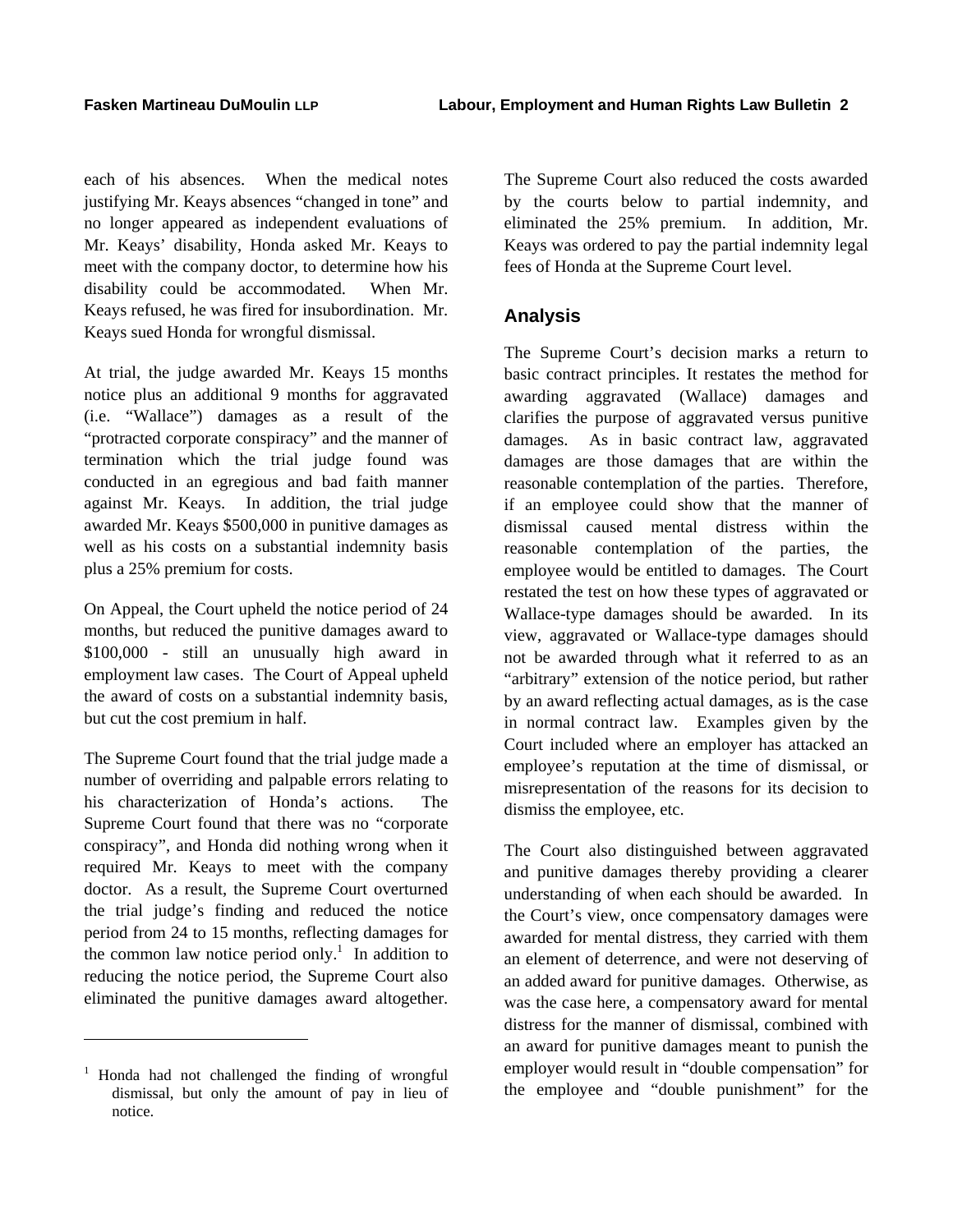employer. Only in rare cases, where the employer's behaviour is "harsh, vindictive, reprehensible and malicious" or "extreme in its nature", should a court award punitive damages. In the Court's view, Honda's actions were not sufficiently egregious or outrageous to be deserving of punishment in the form of punitive damages.

Finally, the Court agreed with Honda's position that a breach of the *Ontario Human Rights Code* (the "*Code*") if found, should not lead to an independent actionable wrong deserving of punitive damages in the civil court. Instead, the Court stated that breaches of human rights legislation are more adequately dealt with by the applicable human rights forum.

Overall, the decision strongly supports the right for employers to monitor the absences of employees who are regularly absent from work, and that "this is a *bona fide* work requirement in light of the very nature of the employment contract and responsibility of the employer for the management of its workforce."<sup>2</sup> Employers should also note that the decision affirms that there is no legal obligation to deal with an employee's counsel while he or she continues in employment.

# **June 30, 2008 Changes to the Human Rights Code**

The new changes to the *Code* come into affect on June 30, 2008. *Keays* affirms that an employee will only be able to recover damages for breaches of the *Code* if it is in conjunction with a wrongful dismissal suit or some other actionable wrong. *Keays* affirms that if a complaint centres only on the alleged breaches of the *Code,* the complaint will be properly dealt with by the Human Rights Tribunal.

Employers should be aware that the new *Code* does not require an employee to make an election upfront as to which forum they will pursue if their rights under the *Code* have been violated. Instead, an employee could file a civil suit for wrongful dismissal, including a claim for human rights damages, while still pursuing a remedy for the alleged human rights violation with the Tribunal.

# **Please Contact Us**

To find out more about how the Supreme Court of Canada's decision in *Keays v. Honda*, or changes to the *Code* could affect your organization, please contact one of the members of the Labour, Employment and Human Rights Group.

1

 $<sup>2</sup>$  At para. 71.</sup>